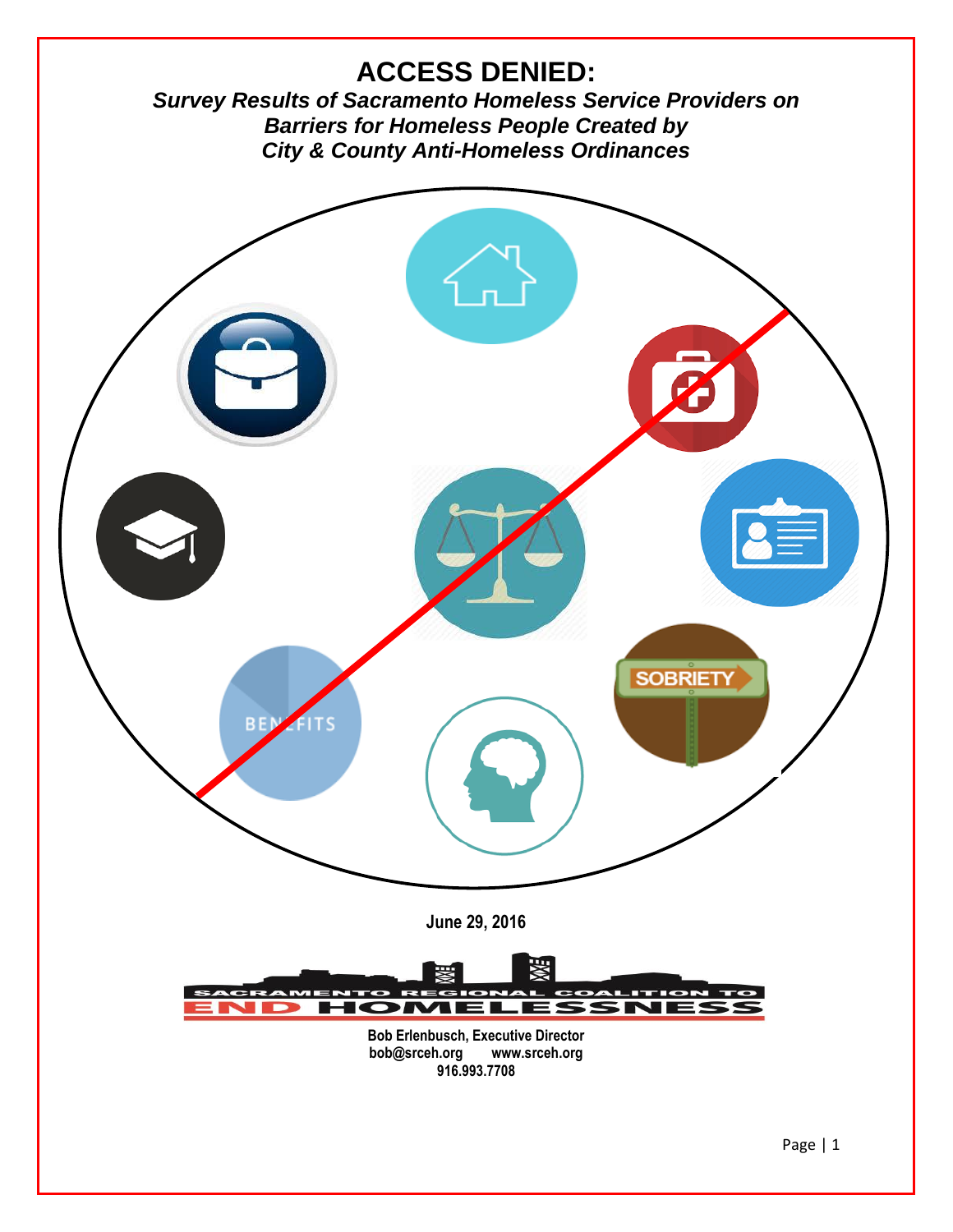# **Executive Summary of Sacramento Homeless Service Providers Survey & Recommendation**

SRCEH created a "survey monkey" poll of Sacramento homeless service providers regarding potential barriers to services created by anti-homeless ordinances. The poll was conducted between June 6 – June 22, 2016. The poll was sent to 21 homeless direct service providers, including shelters, clinics and food banks. SRCEH assured the providers that the poll results would be reported anonymously, to address direct service providers of potential "retaliation" by elected officials and the business community. SRCEH received 17 responses for a response rate of 81%. Below is a summary of the results of responses to the five questions in the survey:



**Question 1: % Clients receiving anti-camping ordinance**





**Question 3: % Clients that have been in jail due to anti-homeless ordinances**

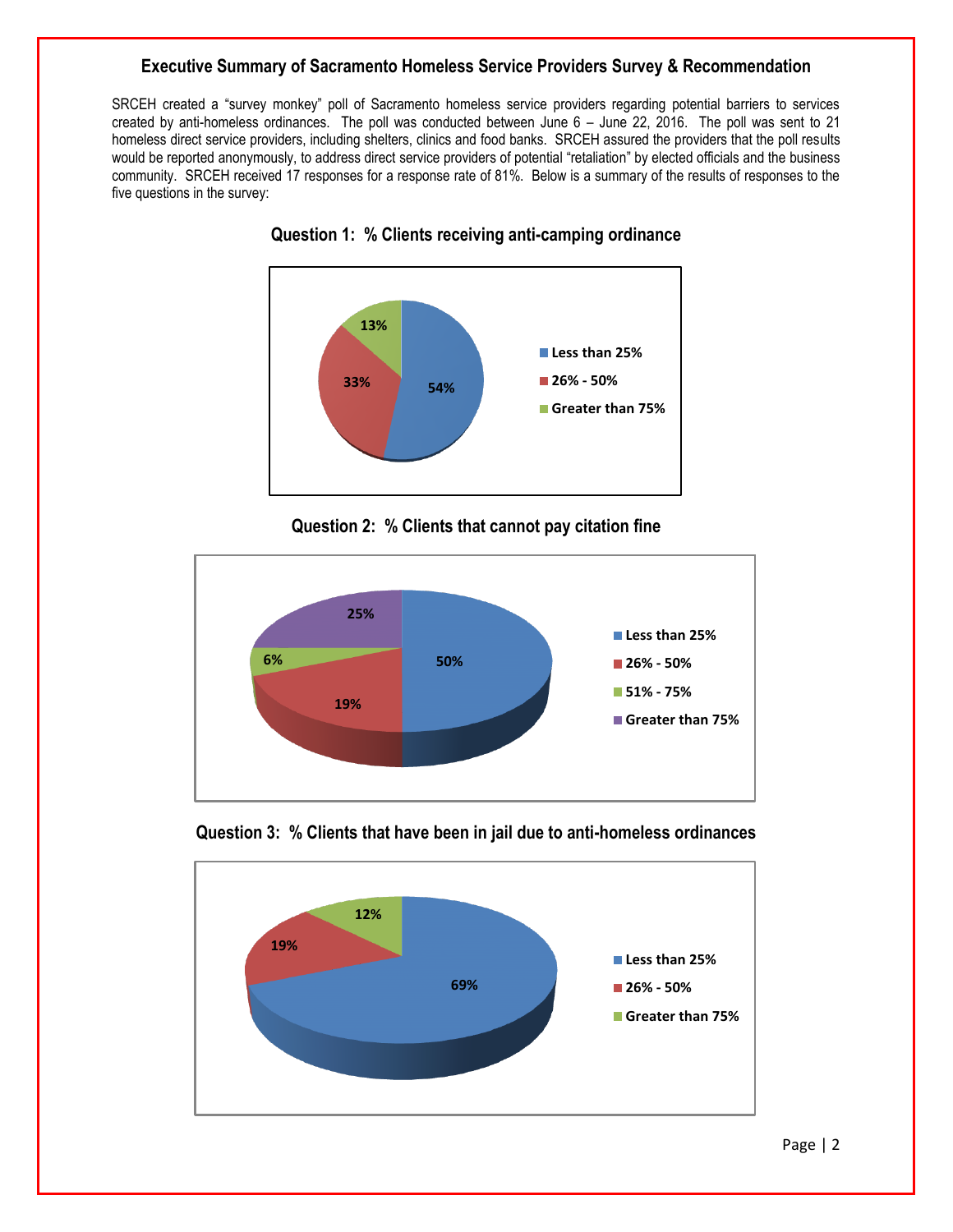

**Question 4: Barriers to Programs Created by Anti-Homeless Ordinances**





**Recommendation:** *Moratorium on the enforcement of the anti-camping ordinance and expand the sources of funding for the City/County Affordable Housing Trust Fund.*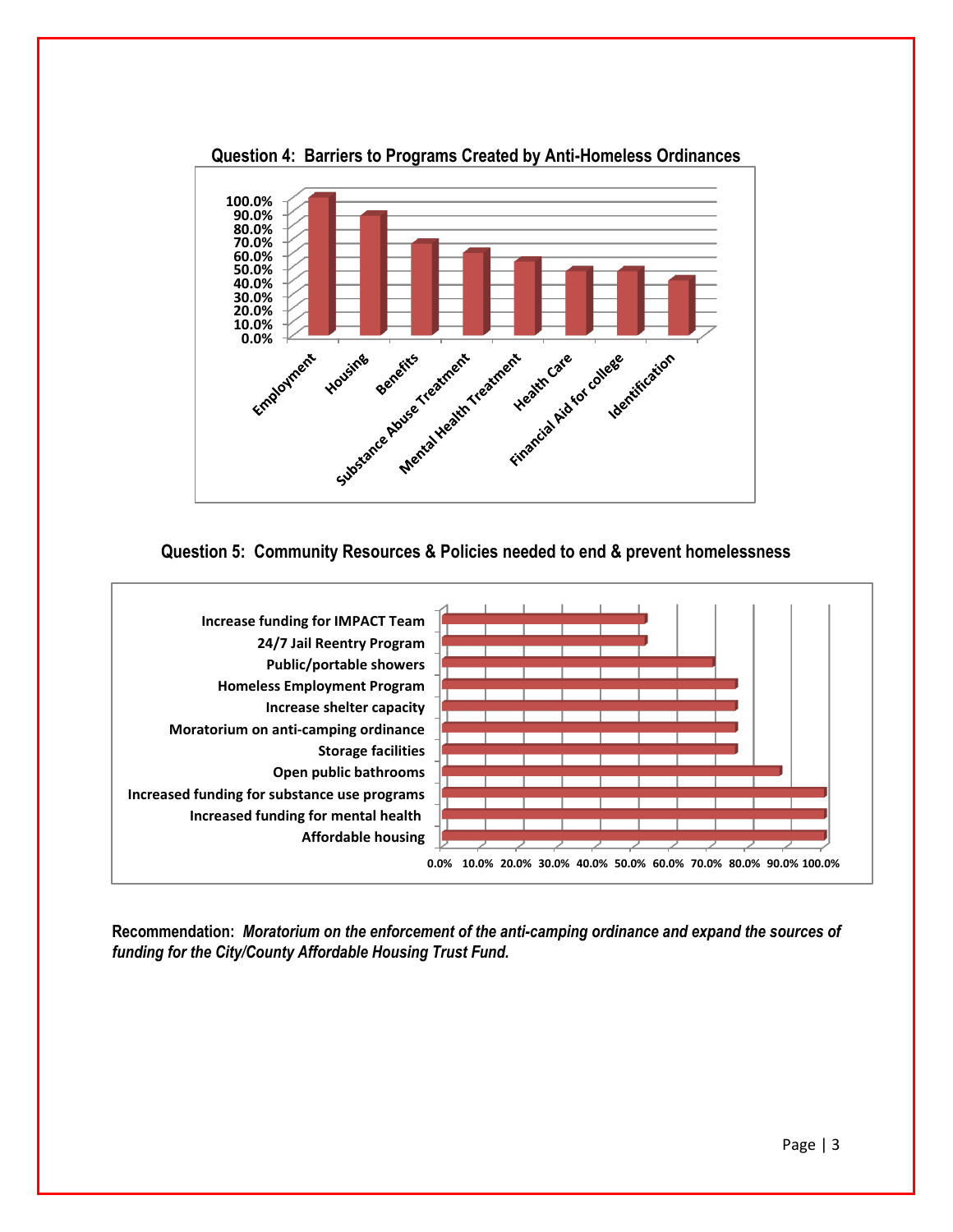# **Background:**

**National Law Center on Homelessness & Poverty service provider survey:**In 2011, the National Law Center on Homelessness & Poverty issued a report, *[Criminalizing Crisis: The Criminalization of Homelessness in U.S. Cities,](file://///nicresource1.nic.nicfoundation.com/ssf/users/berlenbusch/NLCHP/11.14.11%20Criminalization%20Report%20&%20Advocacy%20Manual,%20FINAL1.pdf)*  where they reported an increase in the number of anti-homeless ordinances in communities around the nation, as well as the results of a survey of 154 homeless service providers, advocates and people experiencing homelessness. The reported documented the consequences of the criminalization of homelessness, principally the increased difficulty in homeless people accessing community resources.

Figure 1 indicates that barriers to access to housing and employment are the main community resources that the criminalization of homeless people has made it difficult of homeless people to access:





Of the survey participants who reported restrictions on public camping/sleeping, urination/defecation, or storage of belongings, over 80 percent indicated that their cities lack sufficient resources in each of the following categories: shelter beds, public bathrooms, and free-to-low cost storage options for the personal belongings of homeless individuals that live outside. When all respondents were asked what resources are needed for their city to more effectively address homelessness, they indicated need among several areas as indicated in Figure 2, with the need for affordable housing the number one priority:

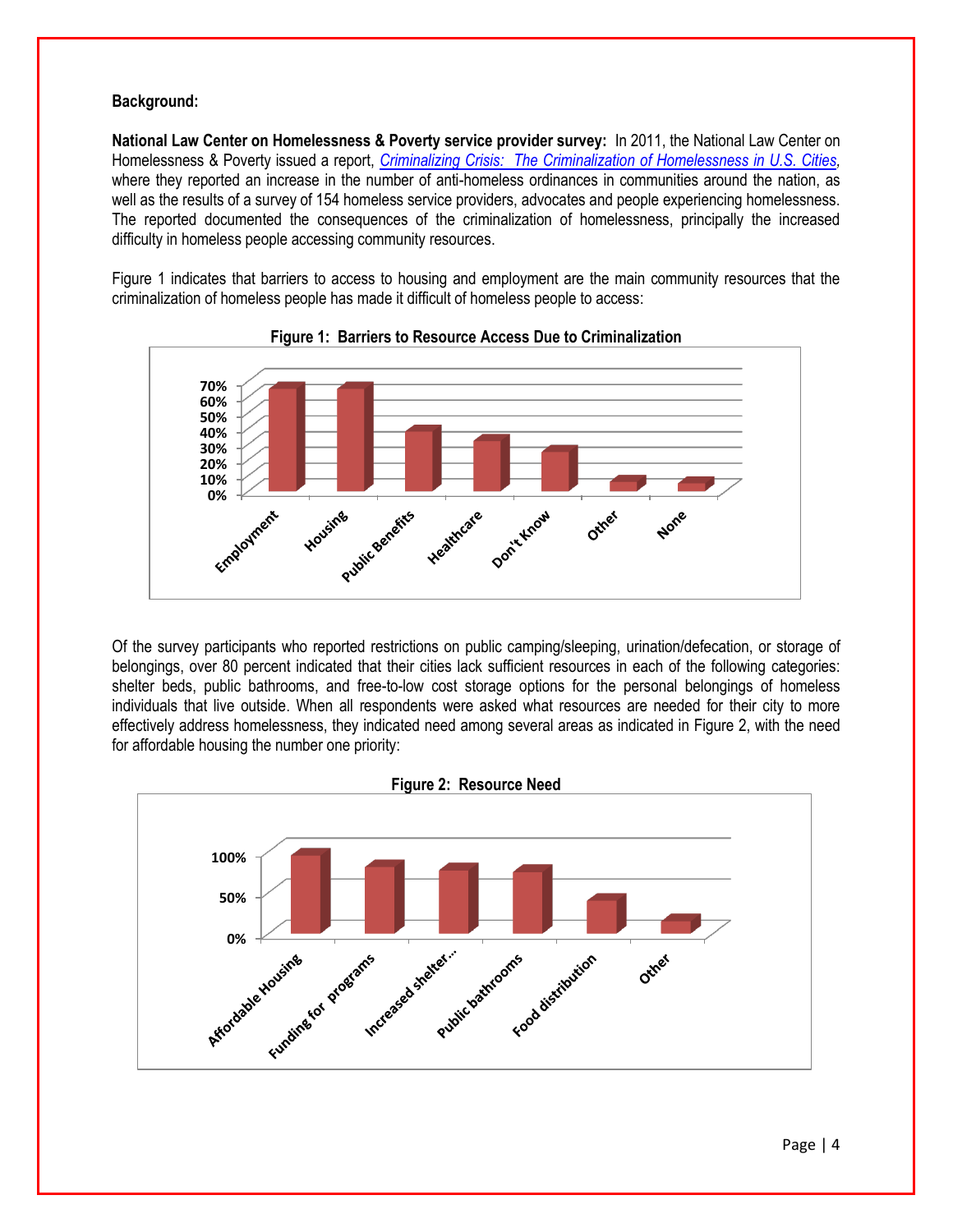**Sacramento Regional Coalition to End Homelessness [SRCEH] 2016 report:** *[Cruel & Unusual Punishment:](file://///nicresource1.nic.nicfoundation.com/ssf/users/berlenbusch/SRCEH/Civil%20Rights%20Project/report/REPORT---%20%20FINAL%201-11-16.pdf)  [Sacramento Criminalization, Discrimination & Harassment Report: 2015 -](file://///nicresource1.nic.nicfoundation.com/ssf/users/berlenbusch/SRCEH/Civil%20Rights%20Project/report/REPORT---%20%20FINAL%201-11-16.pdf) 2016***:** SRCEH surveyed 297 people experiencing homelessness [235 homeless adults and 62 transitional age youth [TAY: ages 18 - 24] from September 2014 to October 2015.

**The goal of SRCEH's survey, depending on the outcome of our findings, was to support the national movement to end the criminalization of people experiencing homelessness, led by the National Coalition of the Homeless [NCH] and the National Law Center on Homelessness & Poverty [NLCHP], support the Western Regional Advocacy Project's [WRAP] call for a** *CA Right to Rest Act or Homeless Bill of Rights,* **support the SRCEH's local advocacy efforts calling for a moratorium on the city/county anti-camping ordinance as well as a Sacramento specific Homeless Bill of Rights, including the addition of homelessness as a "protected class."**

SRCEH's focus was on their interactions with law enforcement, broadly defined [Sacramento Police, Sacramento Sheriffs, County Park Rangers, and Transit police]. Additionally, SRCEH wanted to know their experiences with the business community, social service providers and medical providers, including their experience being "discharged to the streets," by jails, hospitals, mental health and substance abuse treatment facilities, foster care and emergency shelters. Finally, we wanted to know how many of the youth and adults experiencing homelessness would support a local "homeless bill of rights."

# **Key Findings:**

Table 1 below is a summary of the key findings of this report:

| <b>Findings</b>                                                                                            | Percent: Combined average of Ethnicity, Age<br>& Gender |
|------------------------------------------------------------------------------------------------------------|---------------------------------------------------------|
| Perception of discrimination by all<br><b>law</b><br>enforcement                                           | 74.8%                                                   |
| <b>Perception of discrimination by Police</b>                                                              | 69.6%                                                   |
| Experience being asked to "Move Along"<br>while resting in public<br>spaces<br>by<br><b>Police/Sheriff</b> | 54.7%                                                   |
| Jail: Discharged to the streets from Jail                                                                  | 80.3%                                                   |
| Hospitals: Discharged to the streets from<br>local hospitals                                               | 79.3%                                                   |
| Shelters: Discharged to the streets from<br><b>shelters</b>                                                | 62.6%                                                   |
| Rights never respected by law enforcement                                                                  | 64.3%                                                   |
| <b>Support for a local Homeless Bill of Rights</b>                                                         | 94.2%                                                   |

# **Table 1: Summary of Key Findings of "Cruel & Unusual" report**

Overwhelmingly, almost 75%, of homeless people, regardless of age, ethnicity or gender felt discriminated against by local law enforcement based on their status of being homeless. Additionally, 80% had been in jail. This latter figure is supported by the Sacramento Steps Forward's Common Cents outreach team who did 2,359 evaluations of homeless individuals and families in 2015 and documented that 80.1% had been in jail at some point in their homelessness. Finally, almost 95% of the homeless surveyed for this report supported a local *Homeless Bill of Rights.*

**SRCEH's** *Homeless Civil & Human Rights Platform:* Based on the results of this report and listening to the voices of the homeless youth and adults experiencing homelessness in our community, SRCEH created our Homeless Civil Rights Taskforce consisting of homeless advocates, people experiencing homelessness, interfaith community, civil rights activists and labor. The Taskforce created the *[Homeless Civil & Human Rights Platform](file://///nicresource1.nic.nicfoundation.com/ssf/users/berlenbusch/SRCEH/Civil%20Rights%20Project/Homeless%20Civil%20Rights%20Taskforce/Platform/Platform-%20final-%20added%20endorsement%206-3-16.pdf)* and sought endorsements from the community to indicate to the Sacramento City Council and Sacramento Board of Supervisors the breadth of the support for this 10 point platform.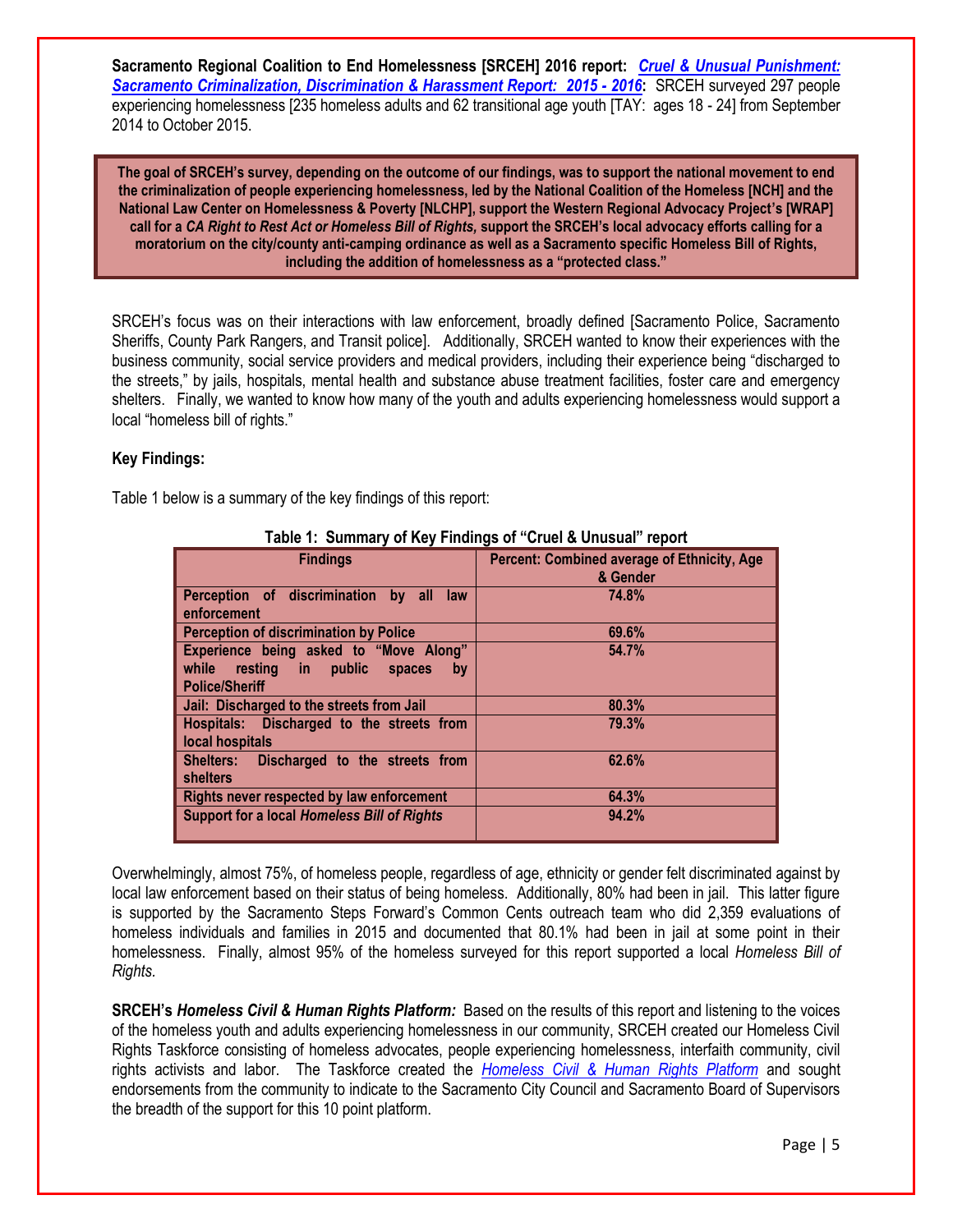# **Key components of the platform include:**

- Moratorium on the enforcement of the anti-camping ordinance;
- Sacramento City & County declare an Emergency Shelter Crisis, pursuant to California state law;
- Add "homeless status" to Sacramento City's Non-Discrimination and Equality Municipal Code;
- City Council instruct the City Police Commission to hold hearings by September 2016 on homeless civil rights and the Police and report back 30 days after the hearing to the City Council with recommendations to decriminalize homelessness in the City of Sacramento.

# **Continued criminalization of homeless people and elected officials flawed rationale:**

Despite SRCEH's *Cruel & Unusual* report, the City Council and Board of Supervisors remain unconvinced that the continued criminalization of homelessness creates barriers to access community resources for people experiencing homelessness.

### *Continued criminalization of homelessness:*

The Sacramento Park Rangers "Illegal Camp Detail" from March 2014 – May 2016 has issues 2,159 anti-camping citations [an average of 86 per month], closed 2,086 homeless camps [an average of 83 per month] and only have made 70 referrals to the County Department of Human Assistance [DHA] [an average of 2.8 referrals per month]. At \$230 per citation, the Park Rangers have issued \$496,570 in citations, almost all of which goes unpaid by homeless campers.

Despite the arguments from SRCEH and the interfaith community, principally Sacramento Area Congregations Together [A.C.T.], that continuing to criminalize homeless people is a "whack-a-mole" strategy that is costly and highly ineffective, the County Board of Supervisors voted to increase the "Illegal Camp Detail's" budget from \$818,000 to \$1.34 million, an increase of \$566,498, while failing to add funding to expand shelter options for homeless people or add additional funds to create affordable housing.

### *Flawed logic of elected officials:*

Sacramento City Council members and members of the Sacramento Board of Supervisors, despite being confronted with the shift in homeless federal policy away from continuing to criminalize homeless people as evidenced by the policy positions of the United States Interagency Council [USICH], Department of Justice [DOJ] and Housing & Urban Development [HUD], continue to use the following flawed logic to support the enforcement of the anti-camping ordinance:

 *Tool to engage homeless people:* Elected officials have repeatedly stated that enforcing the anti-camping ordinance is law enforcement's major "tool" to engage homeless people and get them the services they need.

*SRCEH response:* The "Illegal Camping Detail" has issued 2,159 citations in 14 months, but only made 70 referrals to DHA, an average of 2.8 per month. Clearly law enforcement has no intention of engaging homeless campers and helping them with access the services they need, but rather a failed attempt at harassing homeless people and drive them off the American River Parkway. In fact, the "Illegal Camping Detail" does not even team with SSF's Common Cents navigators, who are trained in helping homeless people access needed community resources.

 *Public health and safety:* additionally elected officials state they "need" to continue to enforce the anticamping ordinance for public health reasons. The City recently started a pilot project, *Pit Stop,* a port-apottie in a key location for use by homeless people.

*SRCEH response:* The City and County lock public bathrooms so homeless people are forced to use the alleys, streets and parks as their bathroom – a real public health hazard. *Pit Stop* is a small, but important first step in addressing the public health needs of people experiencing homelessness.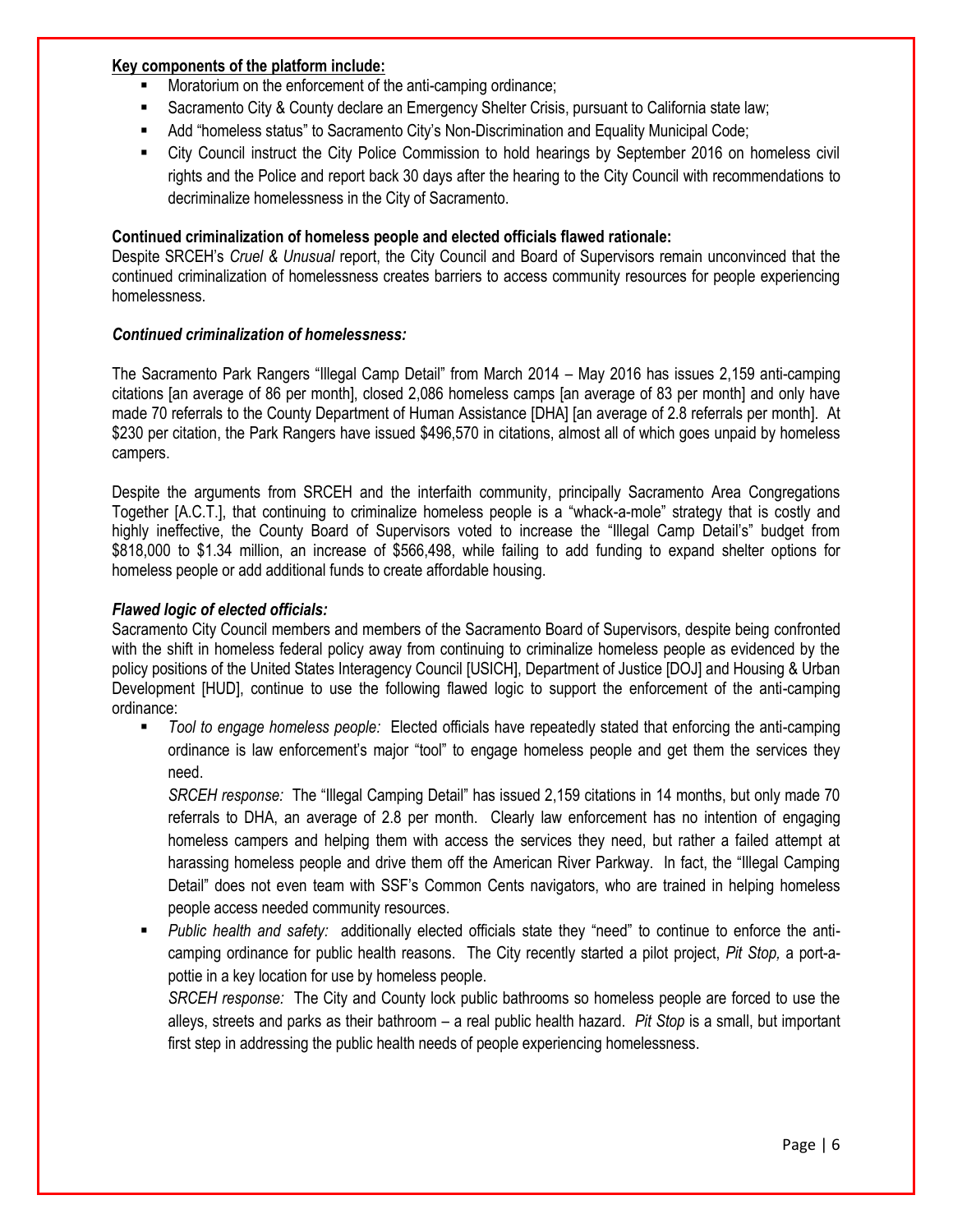#### **SRCEH replicates NLCHP direct service provider survey:**

The Homeless Civil Rights Taskforce decided to conduct an anonymous survey of homeless service providers, including shelters, health clinics and food banks, to determine, what, if any barriers, the criminalization of homelessness have on the ability of people experiencing homelessness to access community resources, including housing, employment and health care.

The goal was to add the voice of direct service providers to educate elected officials on the dual, contradictory, nature of their homeless policy. On the one hand, elected officials have embraced, in principle, the Housing First approach, but on the other the ongoing enforcement of the anti-camping ordinance, which, as our survey results found, creates barriers to accessing affordable housing.

*Methodology:* SRCEH created a "survey monkey" poll replicating the NLCHP 2011 survey and added several questions to the poll. The poll was conducted between June 6 – June 22, 2016. The poll was sent to 21 homeless direct service providers, including shelters, clinics and food banks. SRCEH assured the providers that the poll results would be reported anonymously, to address direct service providers of potential "retaliation" by elected officials and the business community. SRCEH received 17 responses for a response rate of 81%.

# **SERVICE PRVIDER SURVEY RESULTS**

*As the results of SRCEH's Homeless Service Provider Survey indicate, the local results were similar to those found by the National Law Center on Homelessness & Poverty 2011 report.*

**1. From 1/2015-5/2016, approximately what % of your clients or guests have received an anti-camping citations?** Approximately half of the providers stated that their clients or guests have received an anti-camping citation, while half have said that between 25%-75% have received, with 13% stating that 75% or more of their clients or guest have received an anti-camping citation.

| <b>EXAMPLE:</b> 70 TOOOTTING WITH OWNER ORDER ON THE |  |            |  |
|------------------------------------------------------|--|------------|--|
| % receiving citations                                |  | % of total |  |
| Less than 25%                                        |  | 53.3%      |  |
| 26% - 50%                                            |  | 33.3%      |  |
| 51% - 75%                                            |  | 0%         |  |
| Greater than 75%                                     |  | 13.3%      |  |

**Table 2: % receiving anti-camping citations**

**2. From 1/2015 – 5/2016, approximately what % of your clients or guests have anti-camping citations that they cannot pay?**

Again, half of the providers state that 25% of their guest or clients cannot pay the citation, while half state that somewhere between 25%-75% cannot pay, with 25% stating that 75% or greater of their clients or guests cannot pay the camping citation fine of \$230 per citation.

| $1.4010$ of $10.0011110$ , $1.41$ of $1.411011$ |  |            |  |
|-------------------------------------------------|--|------------|--|
| % receiving citations                           |  | % of total |  |
| Less than 25%                                   |  | 50%        |  |
| $26\% - 50\%$                                   |  | 18.8%      |  |
| $51\% - 75\%$                                   |  | 6.3%       |  |
| Greater than 75%                                |  | 25%        |  |

**Table 3: % cannot pay citation**

### **3. From 1/2015 – 5/2016, approximately what % of your clients or guests have been in jail due to anti-homeless ordinances?**

Two thirds of the providers stated that 25% clients or guests had been in Sacramento County Jail due to anti-homeless ordinances while one third indicated that 25% - 75% had been in jail.

| % receiving citations |  | % of total |  |
|-----------------------|--|------------|--|
| Less than 25%         |  | 68.8%      |  |
| 26% - 50%             |  | 18.8%      |  |
| 51% - 75%             |  | 0%         |  |
| Greater than 75%      |  | 12.5%      |  |

| Table 4: % who have been in jail due to anti-homeless ordinances |  |
|------------------------------------------------------------------|--|
|------------------------------------------------------------------|--|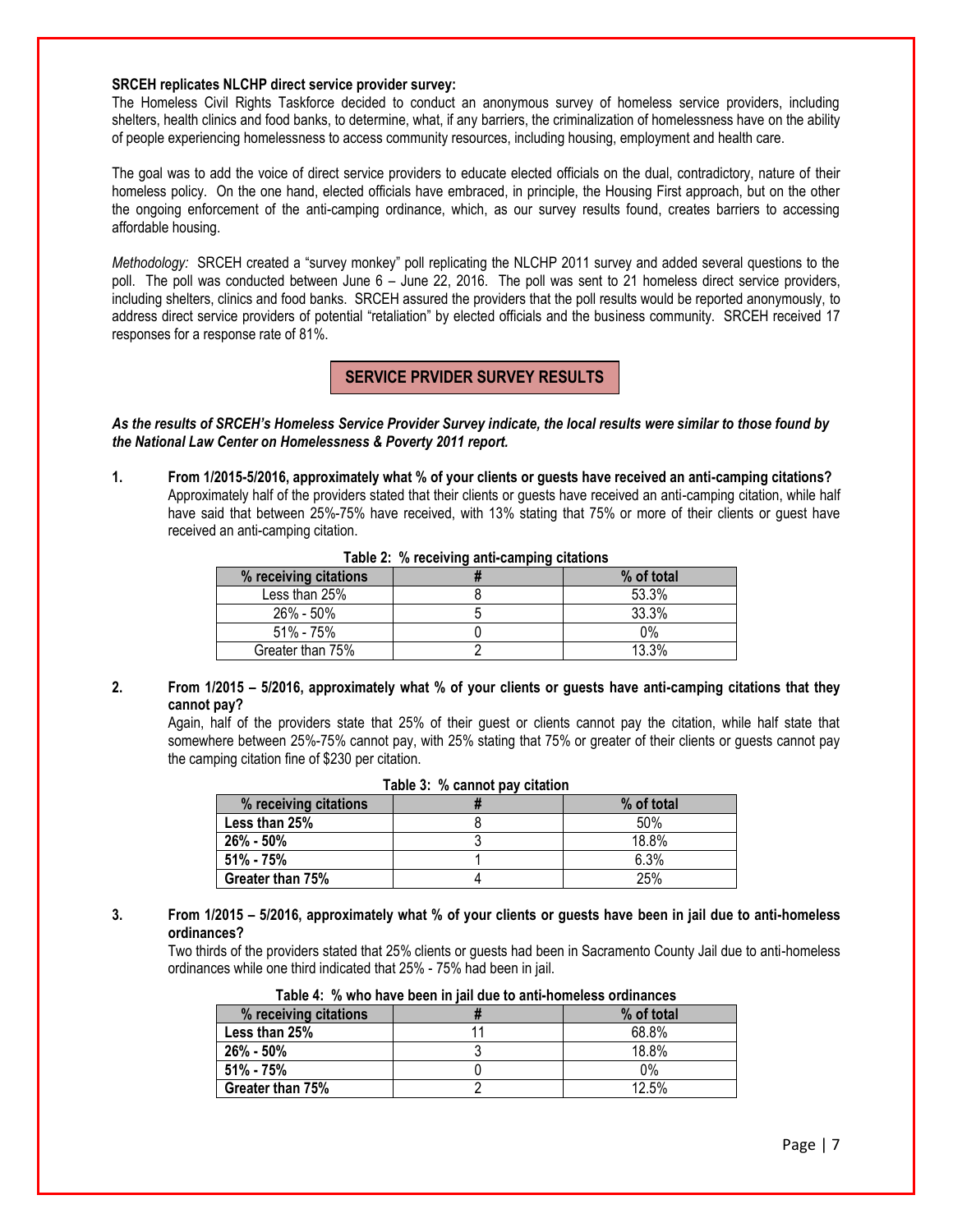**4. From your perspective, what access barriers are created, if any, for your clients or guests by anti-homeless ordinances, including outstanding citations, warrants and/or jail time? Check all access barriers that apply:** 93.7% of the homeless service providers surveyed indicated that the anti-homeless ordinances created multiple barriers for their clients or guests to access community resources, with barriers to employment [93.3%] and affordable housing [86.7%] leading the list, followed by access to public benefits [66.7%], substance use treat [60%], mental health treatment [53.7%], health care [46.7%], financial aid for school [46.7%] and identification [40%]. Only one respondent [6.7%] felt that anti-homeless ordinances did not create any barriers for their clients or guests.

Additionally, one of the more chilling consequences for people experiencing homelessness is as one provider stated, *"denial of equal protection under the law: due to their default state of criminality under illegal camping ordinances, they are fearful of reporting crimes to the police because they do not want to present an opportunity to face a citation or arrest."* 

| Access to:                                         | #  | % of total |
|----------------------------------------------------|----|------------|
| <b>Employment</b>                                  | 14 | 93.3%      |
| <b>Housing</b>                                     | 13 | 86.7%      |
| Benefits – including disability checks, VA checks, | 10 | 66.7%      |
| CalWORKs, GA                                       |    |            |
| Substance abuse treatment                          | 9  | 60%        |
| <b>Mental health treatment</b>                     | 8  | 53.7%      |
| <b>Health Care</b>                                 | 7  | 46.7%      |
| <b>Financial aid for school</b>                    | 7  | 46.7%      |
| <b>Identification</b>                              | 6  | 40%        |
| Other:                                             |    |            |
| <b>Public institutions</b>                         |    |            |
| Equal protection under the law – by their<br>٠     |    |            |
| default state of criminality under illegal         |    |            |
| camping ordinances, they are fearful of            |    |            |
| reporting crimes to the police because             |    |            |
| they do not want to present<br>an                  |    |            |
|                                                    |    |            |
| opportunity to face a citation or arrest           |    |            |
|                                                    |    |            |
| <b>None</b>                                        |    | 6.7%       |

|  | Table 5: Barriers |
|--|-------------------|
|  |                   |

### **5. What do you think are the resources/policies the City and County needs to implement to address the homeless crisis?**

Service providers were unanimous in supporting the expansion of the City/County Affordable Housing Trust Fund [100%] as well increased funding for mental health and substance use treatment program [100%].

Additionally, 87% wanted to see the City and County open public bathrooms for homeless people and 80% supported a moratorium on the enforcement of the anti-camping ordinance, storage facilities for homeless people's belongings and increased funding for homeless programs overall *See Table 6 for the complete list.*